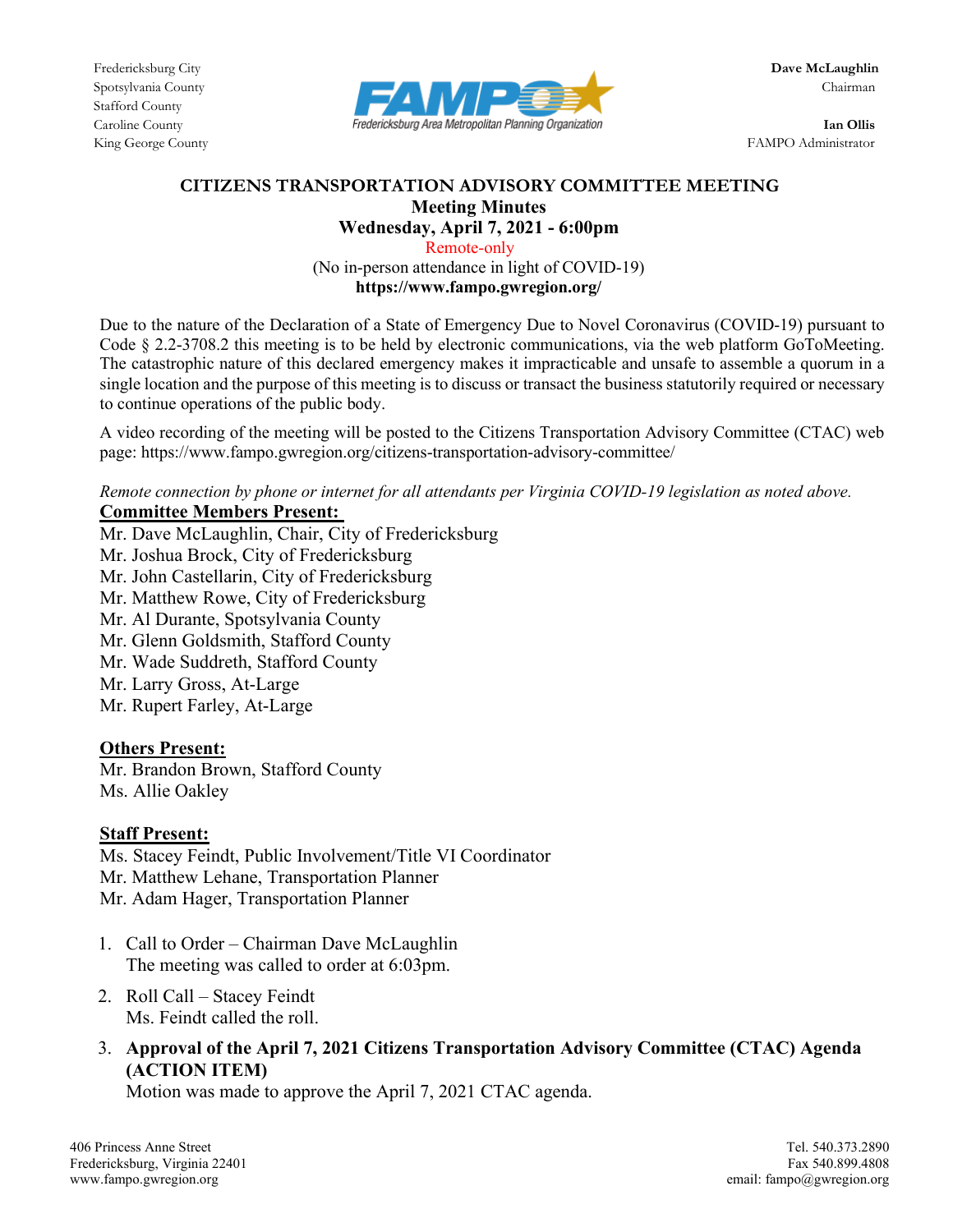Motion: Mr. Farley; Second: Mr. Gross Motion passed with unanimous consent.

## **4. Approval of March 10, 2021 CTAC Meeting Minutes (ACTION ITEM)**

Chair McLaughlin proposed amending language pertaining to his comments about the February CTAC meeting. He summarized his changes and indicated he provided specific language to Ms. Feindt.

Mr. Farley indicated he was present at the March meeting and would like to be included in the attendance.

Motion was made to approve the March 10, 2021 CTAC meeting minutes, as amended. Motion: Mr. Farley; Second: Mr. Durante Motion passed with unanimous consent.

- 5. Old Business Chair McLaughlin
- 6. Review of February 22, 2021 Policy Committee Meeting Ms. Feindt summarized the March 15 Policy Committee meeting, noting actions taken and updates provided by Ian Ollis, FAMPO Administrator.
- 7. Public Comment No public comments were made.
- 8. Member Discussion and Action
	- a. Upcoming Election for CTAC Officers Chair McLaughlin Chair McLaughlin noted that the CTAC officers are on a rotation according to jurisdiction represented. He requested the Spotsylvania members work amongst themselves to potentially identify someone to serve as chair next year. This item will be back on the May CTAC agenda.

Mr. Durante asked for a point of clarification. He asked if someone from Spotsylvania County decides to run for chair, then can someone from another jurisdiction not run? Likewise, if someone from Spotsylvania County does not run, would it just pass to Stafford County? Chair McLaughlin said that yes, that would generally be the case although the bylaws are not extremely specific.

b. New Community Engagement and Equity Plan – Stacey Feindt

Ms. Feindt outlined a new FAMPO document that will be replacing three current documents called the Community Engagement and Equity Plan, or CEEP. The existing Public Participation Plan, Title VI Plan, and Limited English Proficiency Plan will be combined into this new CEEP document. Ms. Feindt detailed the timeline for this update which includes various public outreach activities including focus groups. Finally, she noted that CTAC will be able to provide comments during the 45-day public comment period which will be kicking off later in April.

Chair McLaughlin asked about when the Title VI was last updated, noting it was not too long ago. Ms. Feindt indicated it predated her time at FAMPO and that VDOT did not have a record of what exactly was updated last time.

Chair McLaughlin also noted that there have been significant improvements in public outreach efforts at FAMPO recently. Mr. Gross concurred with Chair McLaughlin's comments.



*CTAC Meeting Minutes – March 10, 2021* 2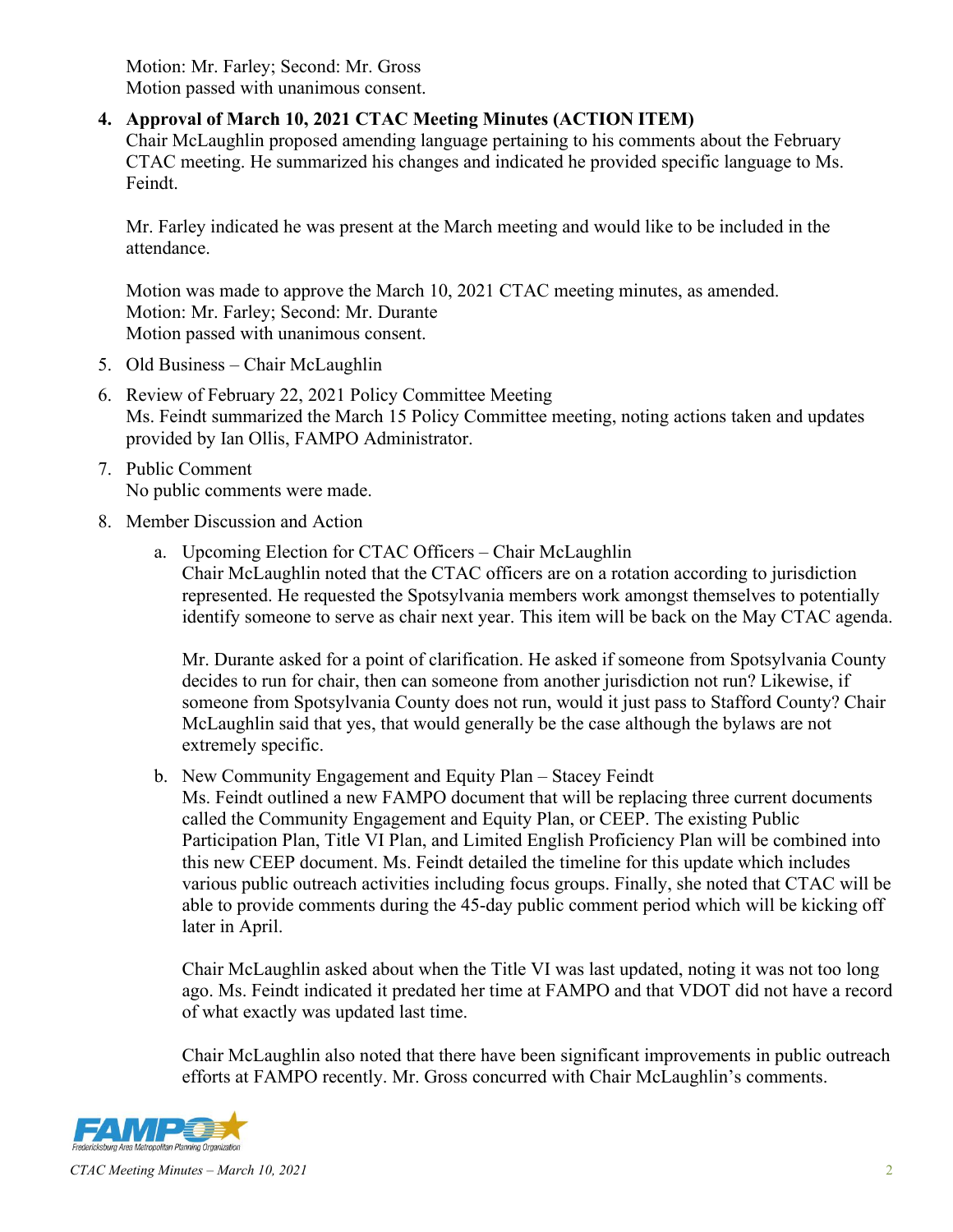Mr. Durante asked for more details regarding the focus groups. Ms. Feindt responded that CTAC members should have recently received an email with details, but that generally the focus groups are meant to provide an opportunity for input from traditionally underserved groups and communities such as the Thurman Brisben Center, disAbility Resource Center, Micah Ecumenical Ministries, and others.

c. Bicycle and Pedestrian Data – Matthew Lehane

Mr. Lehane presented an overview of the FAMPO bicycle and pedestrian counting program. He highlighted developments over the past few months which primarily involve utilizing StreetLight data to supplement data from bicycle and pedestrian counter devices. He described the overall purpose of utilizing StreetLight data and noted it would not be used for exact counts at specific locations, more so, it could be used as an index for comparative counts between locations and time periods.

Chair McLaughlin asked about how StreetLight uses cell phone data and whether it can identify individuals. Mr. Lehane confirmed that the data is not tied to individuals; the data is anonymous.

Mr. Goldsmith asked how StreetLight "knows" entry and exit points for trips. Mr. Lehane mentioned that StreetLight collects millions of data points that is filters through its algorithms and makes a best guess as to origins and destinations. Generally, he said, because there are so many data points, the guesses are pretty accurate.

Mr. Gross asked about how StreetLight can differentiate modes of transportation such as driving, using transit, riding a bike, or walking. Mr. Lehane responded that there are certain parameters built into the algorithms that can predict mode type.

d. CTAC's Advisory Role – Stacey Feindt

Chair McLaughlin initiated a discussion related to how CTAC can best fulfill its role as an advisory committee. Ms. Feindt indicated that FAMPO staff are soliciting ideas from CTAC members on topics they would be interested in learning about and then highlighting topics or providing advice to the FAMPO Policy Committee. She also offered some potential ideas.

Mr. Farley asked how Ms. Feindt would like to receive proposal submissions. Ms. Feindt said a discussion could be had during the meeting or she would be willing to collect ideas via email after the meeting.

Mr. Farley noted that transportation infrastructure investment policy has not worked since the 1950s. He indicated that he would like to see congestion pricing implemented in the region as opposed to trying to pave our way out of congestion. He requested a scenario study that would identify alternative futures to fix congestion and shift to a transit-based transportation system.

Mr. Durante responded to Mr. Farley's comments, noting that elected officials allow development that can drive urban sprawl. He said he was interested in the intersection of new development and transportation, specifically public transportation.

Mr. Brock highlighted that the CTAC is mostly consulted on transportation items brought before the committee. He recalled Mr. Farley's comments and indicated it might be worth embarking on playing a more active role in the decision-making process. Chair McLaughlin concurred with Mr. Brock's comments.